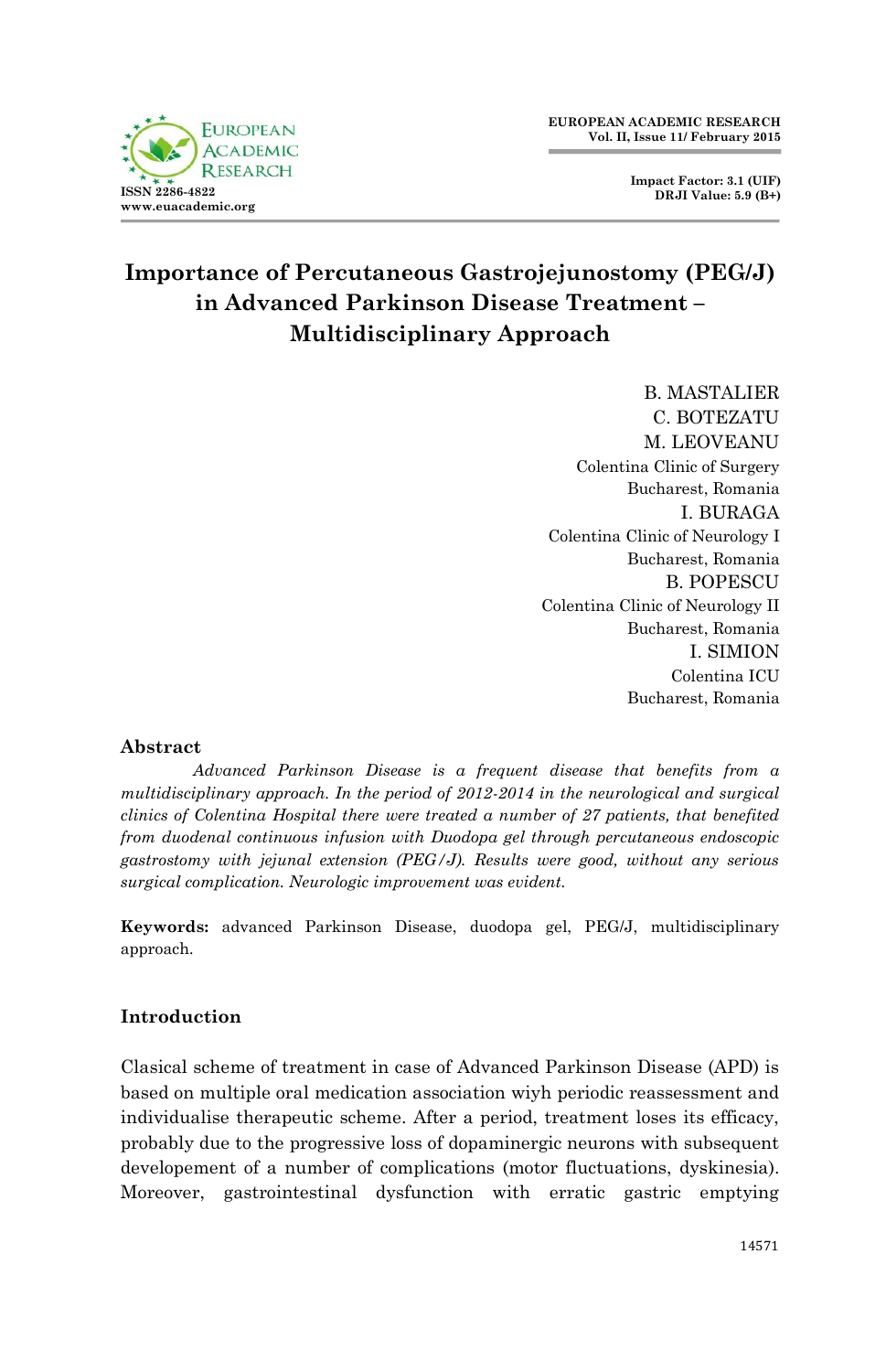determines poor absorption of L-Dopa in APD (1) and patients may not respond any longer to the oral treatment.

There are three modern therapeutic options for continuous dopaminergic stimulation in patients with APD: duodenal infusion of levodopa / carbidopa (Duodopa), subcutaneous injection of apomorphine, respectivelly deep brain stimulation (DBS).

Continuous infusion of levodopa/carbidopa gel through percutaneous endoscopic gastrostomy with jejunal extension (PEG/J) is the method that provides constant plasma levodopa concentration and continuous dopamine availability with subsequent receptor stimulation. In case of patients with severe dysphagia, this solution also offers an alternative way for nutrition.

## **Matherial and Method**

The Surgical Clinic of "Colentina Hospital" with the Neurology Clinics of the same hospital have a 3 years experience with  $27$  patients, using the "Pullstring Ponsky-Gauderer type" percutaneous endoscopic gastrostomy (PEG) technique, followed by insertion of the jejunal extension tube (PEG/J). This is a retrospective analysis of the patients using PEG/J for treatment with continuous dopaminergic stimulation, 10 women and 17 men, aged between 56-83 years old, diagnosed with Parkinson disease, stage 3, 4 or 5 of the Hoehn and Yahr Scale.

During a first week of hospitalization, the effect of Duodopa was investigated using a temporarily naso-jejunal tube. In this time the dose was adjusted to achieve optimal clinical response which means maximizing the "on" period of functional time during day.

Before PEG tube was inserted the written informed consent was obtained from all patients.

Antibiotic prophylaxis with a single dose of Cefort 2g intravenously administered was given to every patient (unless already on antibiotics) before doing this procedure, to prevent peristomal infection.

### **Results and Discussions**

A PEG tube can be placed using either the pull through method ("pull" technique), the Seldinger technique ("push" technique) or by direct puncture. Literature data show that the pull method is the simplest and safest technique and has become the most commonly used in clinical practice. It was also used by our team and is presented in this article. This technique was first described by Gauderer in 1980 (2).

The 2 main classical indications for PEG technique are represented by establishing enteral access for feeding and gut decompression. But as you can see in this article there is another important indication: continuous enteral (duodenal or jejunal) infusion of levodopa/carbidopa gel via a portable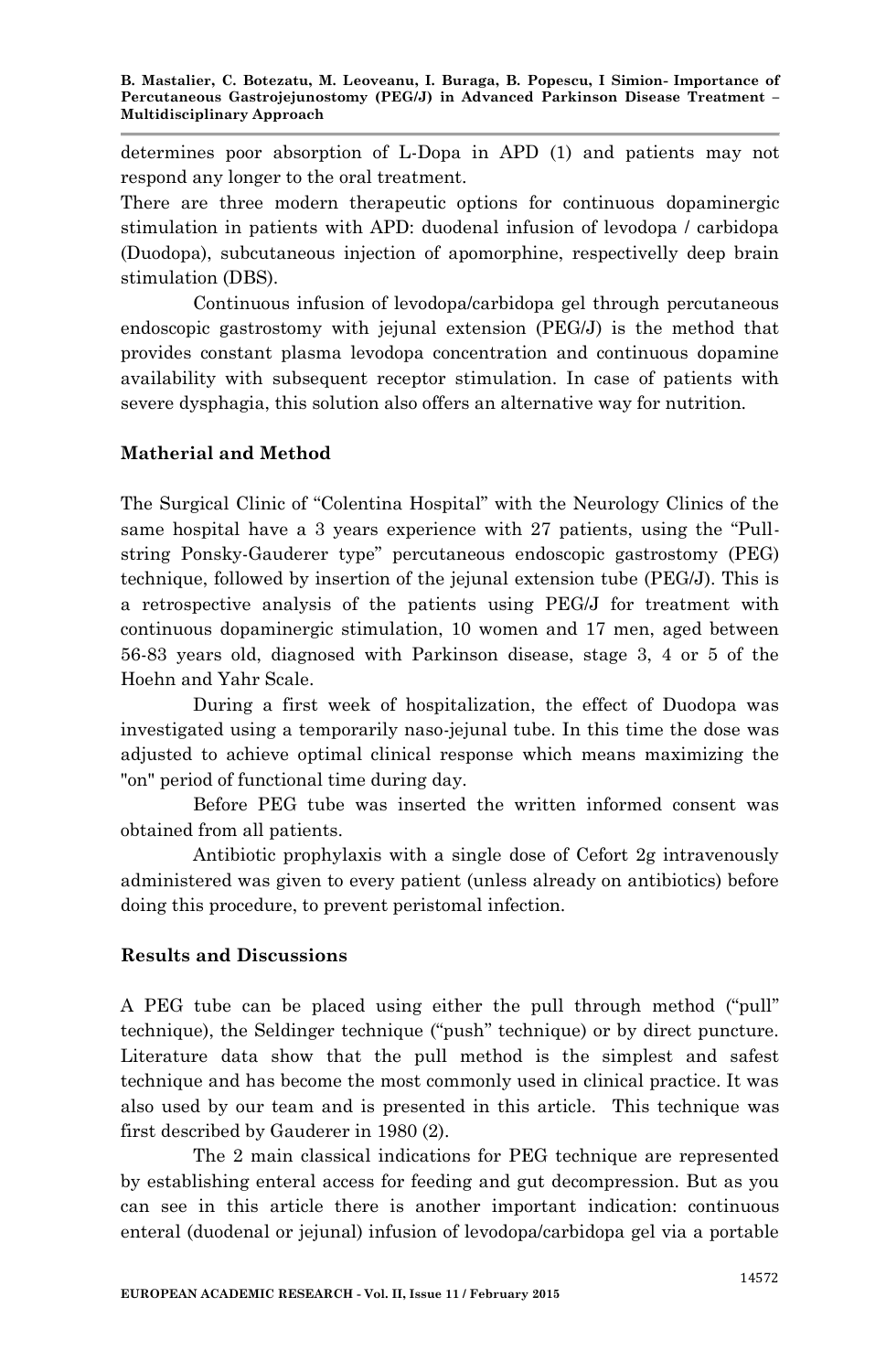pump for treatment of Parkinson Disease. The infusion provides smooth plasma levodopa levels, more continuous dopaminergic stimulation and effective treatment of motor complications (3).

**Absolute contraindications** for PEG/J (4) are represented by: uncorrected coagulopathy or thrombocytopenia  $\leq 50$  000/mm<sup>3</sup>), severe ascites, hemodynamic instability, sepsis, intra-abdominal perforation with active peritonitis, abdominal wall infection at the selected site of placement, history of total gastrectomy, lack of informed consent for the procedure, respectively peritoneal carcinomatosis.

**Relative contraindications** (5) are represented by: presence of oropharyngeal or esophageal malignancy (potential risk of seeding of the PEG tract), hepatomegaly, splenomegaly, portal hypertension with gastric varices, history of prior abdominal or gastric surgeries (possible presence of adhesions and bowel interposition), ventral hernia, peritoneal dialysis, history of partial gastrectomy, severe psychosis or dementia, respectively clearly limited life expectancy.

**Technique** (6,7,8): The Gauderer-Ponsky technique which is executed under light general sedation with propofol for short term takes approximately 12 minutes and was done by us using the Freka® PEG Set Gastric FR 15 / 20 and Freka® Intestinal Tube FR 9 for PEG 15 / 20. One of the patients had a history of prior abdominal surgeries (classic cholecystectomy) and the intervention lasted longer (30 minutes) because of the presence of adhesions, but surgical maneuver was successful.

Disinfection of the skin over a round aria around the puncture site was preceeded by performing of a gastroscopy with inspection of the stomach and the duodenum checking for obstructions or other lesions. The stomach is insufflated with air to force the stomach wall against the abdominal wall and an optimal site for PEG placement is determined by simultaneously transilluminating the gastric/abdominal wall and indenting the abdominal wall with a finger while visualizing that indentation endoscopically. This step is of major importance to avoid possible complications such as puncturing the colon or liver. After marking the puncture site, the abdominal wall and peritoneum are anesthesized layer by layer by injection of 1% lidocaine until we can see the needle by endoscopy in the gastric lumen (9). A small incision is made and a trocar is inserted through the abdominal wall into the stomach, at a 90 degree angle with the abdominal wall. It should be ensured that the incision at the puncture site is sufficiently large (8 mm) so that the tube does not cause pressure-related lesions in the skin area with subsequent ischaemia. Next step is represented by insertion of the guide wire into the gastric cannula and grasping it with the endoscopic forceps, followed by pulling the wire through the mouth and a gastrostomy tube affixed to it.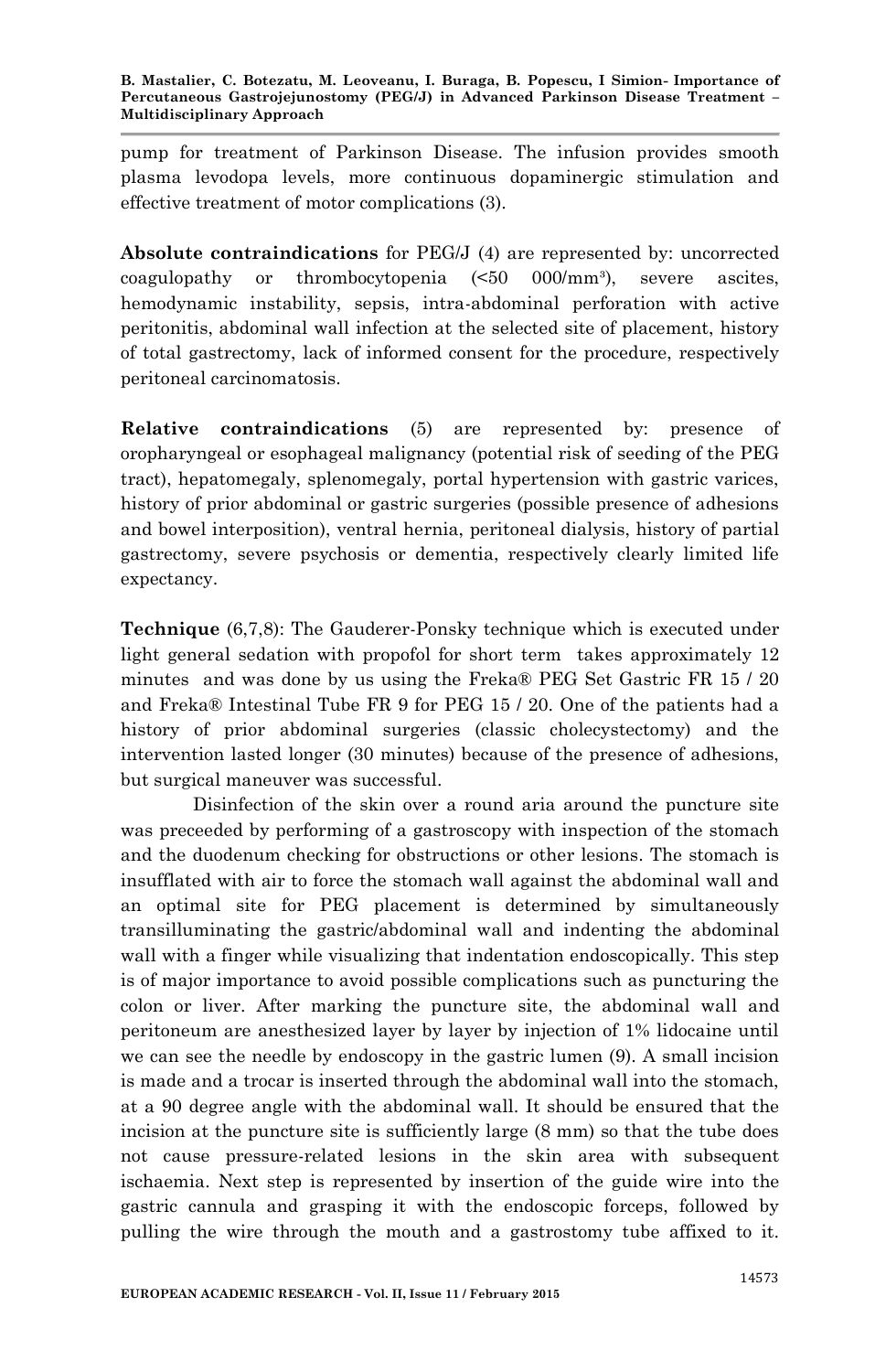Finally the guide wire is pulled back through the esophagus, stomach, and abdominal wall and held in place by the solid mushroom-type internal retention device (inner plate or flange) and an external bumper (outer plate or flange).

The jejunal extension tube of a PEG/J is placed immediately following PEG placement, during the same procedure: the jejunal tube is placed through the existing gastrostomy and is grasped endoscopically with a special forceps and carried into the jejunum; using the forceps, the jejunal tube is maintained in the jejunum (near Treitz angle) as the endoscope is withdrawn in the stomach, to prevent dislodement of the jejunal tube; once the endoscope is in the stomach, the forceps is released and withdrawn in the endoscop working channel, so that the jejunal tube remains in position; the endoscop is exteriorised and the procedure is done.

The external fixation plate should be initially subjected to very low traction, without tension, overnight. It must thereafter be ensured that the tube has at least 2-3 mm of free movement when the Y-compress is inserted under the external fixation plate (10).

Connectors are coupled according to the instructions provided by Fresenius Kabi Set (fig 1) and the results showed good long-term treatment with Duodopa in the group of patients with advanced Parkinson's disease and, therefore, it is recommended.

Radiological confirmation if the distal intestinal tube is located beyond the Treitz ligament in distal duodenum or first jejunal loop.



**Figure 1: Instruction for Using and Changing of the Connector. A- intestinal tube, B- Internal plate fixation, C- External fixation plate, D- PEG tube, E-Screw, F- "Y"Connerctor, G-Click Connector, H- Luer Lock Connector.**

**Complications** – are classified as frequent, long-term and rare; the most important are as it follows:

- frequent complications: local wound infection (needs antiseptic measures and daily change of dressings under sterile conditions and, after taking a swab for microbiological examination, persistent local infections should additionally be treated by antibiotics), pneumoperitoneum (11), abdominal pain, leakage (due to deplacement of the outer fixation plate of the PEG or to ageing of the tube matherial after a few years);

- long-term complications (dependent on the quality of aftercare given to the tubing system): occlusion of the tube (due to loop creation or to tube warping), tube porosity, fracture with subsequent leakage from the tube or the tube connection;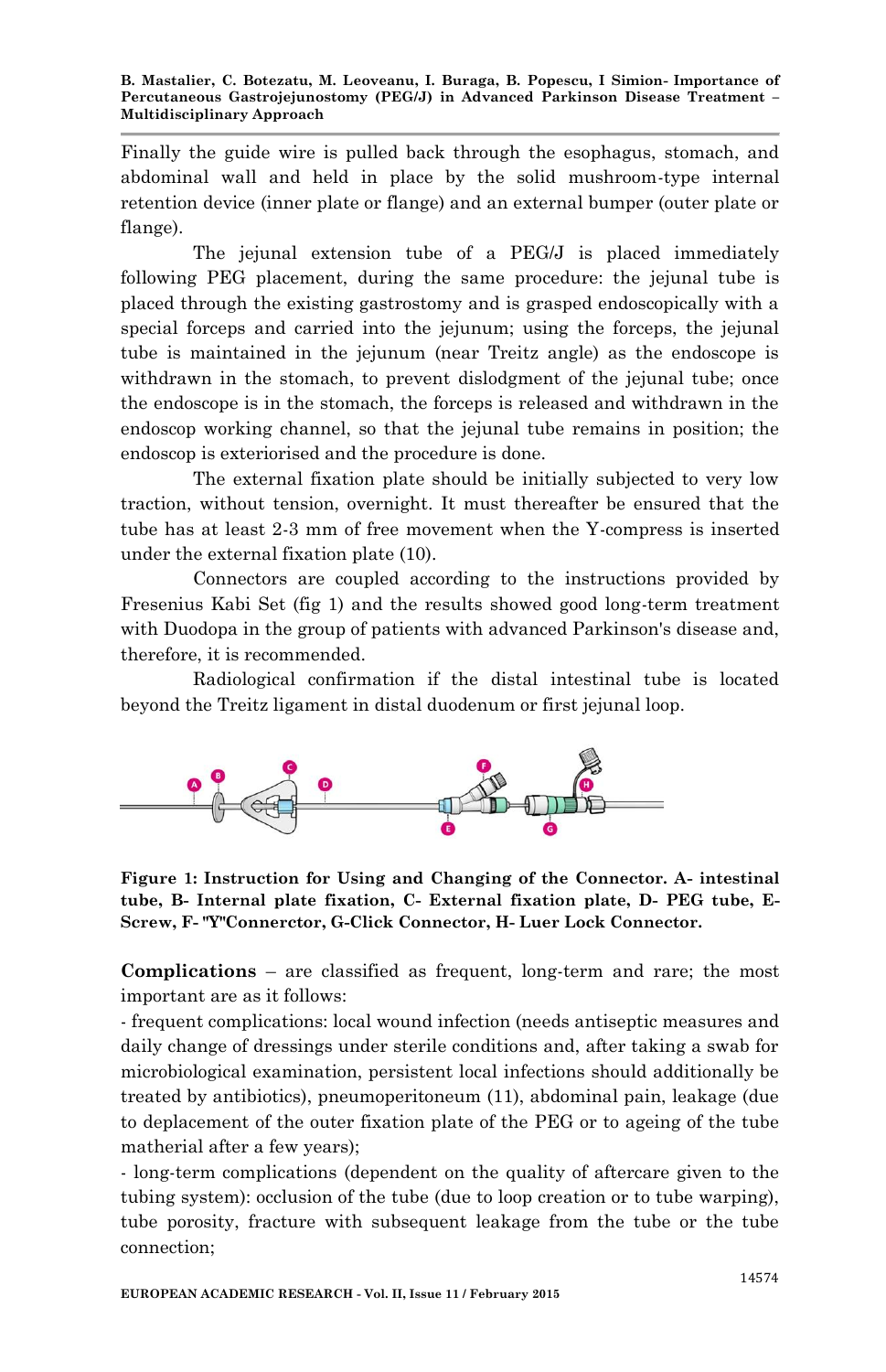- rare complications: contact cancer at the puncture site due to the presence of occluding proximal tumours (12), buried bumper syndrome (removable in nearly all cases by endoscopic means using a needle knife sphincterotome) (13), hemorrhage in gastric cavity (needs clipping of damaged vessel with maintaining PEG/J in place) or in peritoneal cavity (needs immediate surgery and, if not associated with infection, maintaining of PEG/J on place), peritonitis (needs immediate surgery with quitting PEG/J for a minimum of 2 months).

### **Periodic evaluation of surgical and neurological point of view**:

Initially at 24 hours when we did the external bumper relaxation, at 4-5 mm from the abdominal wall. Until granulation of the stoma canal has taken place (10 days) it is recommended to change the sterile dressing daily and provide local disinfection, then every 2-3 days. The wound area is inspected for: bleeding, erythema, secretion, induration, allergic skin reaction and afterwards is cleaned, disinfected and dried completely to prevent the wet chamber development. In order to avoid adhesions the tube should be pushed approximately 2–3 cm ventrally and carefully pulled back up to the resistance of the internal fixation plate. Then a Y-compress is applied under the tube and the external fixation plate is secured with free movement of at least 5mm and a sterile dressing is applied (10). Disinfectants such as povidone-iodine (Betadine) and dihydrochloride phenoxyethanol (Octanosept) should not be used, because it may have negative effects on physical / mechanical tube; we strongly reccomend the use of medicine alcohol and clorhexidine.

Neurologicaly, all patients had a good evolution with an "on" period with slightly dyskinesias for about 14 hours per day and short "off" period which responded quickly to an extradose.

After discharge, the initial evaluation was made monthly and after that, at 3 months. At 18 months after therapy one patient experienced an aggravation of her symptoms. We suspected a failure of his pumping system and decided to do an endoscopy to verify the patency of his tubing system. Our surprise was when we visualised calcareous deposits on the whole system of tubes (fig. 2) that had to be replace.



Fig 2: Calcareous deposits on the intestinal tube



Fig 3: Internal bumper calcified



Fig 4: Calcareous deposits inside the tube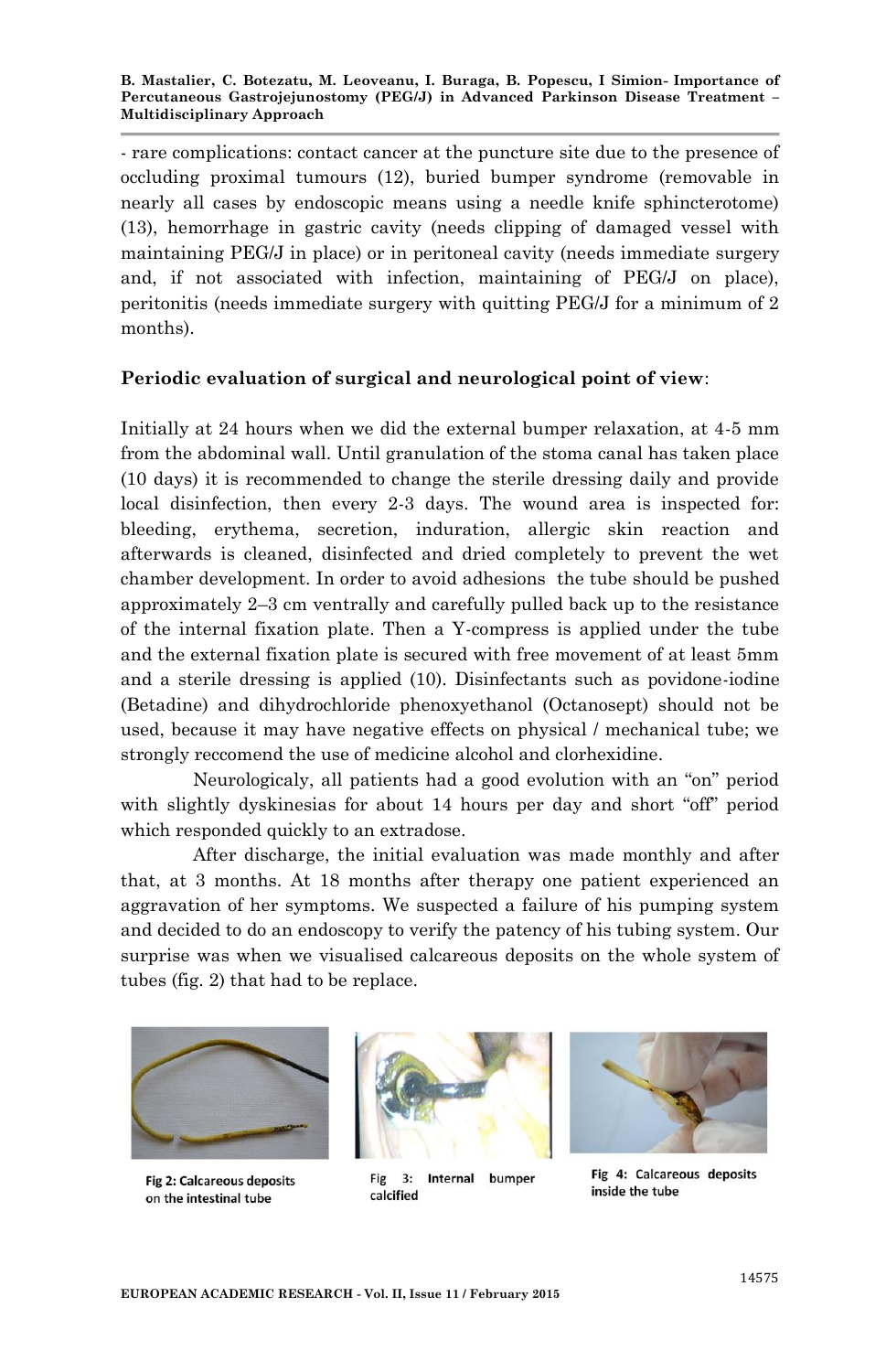**B. Mastalier, C. Botezatu, M. Leoveanu, I. Buraga, B. Popescu, I Simion- Importance of Percutaneous Gastrojejunostomy (PEG/J) in Advanced Parkinson Disease Treatment – Multidisciplinary Approach**

This is the first complication of this kind described with the Duodopa infusion technique. The patient told us that the water in the area where she lives is extremely tough, which is why we can see calcareous deposits on the internal bumper (fig.3) and inside the tube because of the daily wash with the same type of water (fig 4).

#### **Conclusion**

In patients with advanced Parkinson disease, levodopa/carbidopa formulated as a gel suspension (Duodopa) permits continuous delivery into the small intestine using a portable pump, resulting in less variability in levodopa concentrations and fewer motor fluctuations and dyskinesias than with oral levodopa administration (14). We observed a high level of acceptance by patients and a marked improvement in theirs quality of life.

#### **REFFERENCES**

1. M. Pierantozzi, A. Pietroiusti, L. Brusa et al., "Helicobacter pylori eradication and L-dopa absorption in patients with PD and motor fluctuations,‖ Neurology, vol. 66, no. 12, pp. 1824–1829, 2006.

2. Gauderer MW, Ponsky JL, Izant RJ Jr. Gastrostomy without laparotomy: a percutaneous endoscopic technique. J Pediatr Surg. Dec 1980; 15 (6):872-5

3. Nyholm D. Enteral levodopa/carbidopa gel infusion for the treatment of motor fluctuations and dyskinesias in advanced Parkinson's disease. Expert Rev Neurother. 2006; 6:1403–1411

4. American Society For Gastrointestinal Endoscopy. Role of PEG/PEJ in enteral feeding. Gastrointest Endosc 1998;48:699–701.

5. Grant JP. Percutaneous endoscopic gastrostomy. Ann Surg; 1993;217:168– 74.

6. Gauderer MW. "Percutaneous endoscopic gastrostomy-20 years later: a historical perspective". 2001

7. Fan A, Baron T, Rumalla A, Harewood G. Comparison of direct percutaneous endoscopic jejunostomy and PEG with jejunal extension. Gastrointest Endosc 2002; 56

8. John C. Fang. "HOW I DO IT" Endoscopic placement of percutaneous feeding tubes

9. Ponsky JL. Transilluminating percutaneous endoscopic gastrostomy. Endoscopy 1998;30:656

10. Chr. Loser, G. Aschl, X. He´buterne, E.M.H. Mathus-Vliegen, M. Muscaritoli, Y. Niv, H. Rollins, P. Singer, R.H. Skelly. ESPEN guidelines on artificial enteral nutrition—Percutaneous endoscopic gastrostomy (PEG); Clinical Nutrition (2005) 24, 848–861